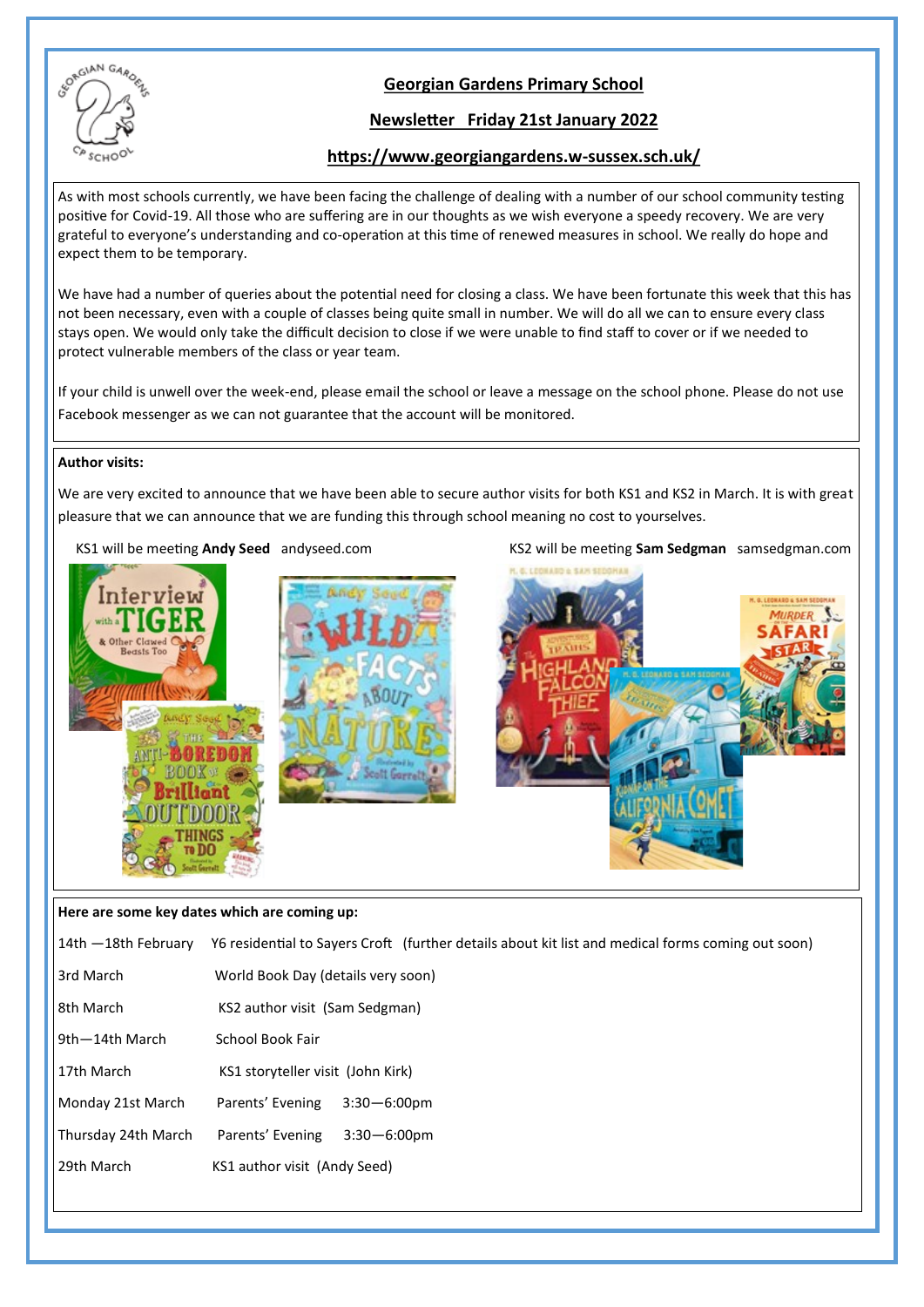

# **Newsletter page 2**

#### **Sport fixtures:**

Football

Well done to the Y3/4 football team who came 3rd in a locality tournament at The Angmering School.



#### Football and Netball

On Thursday the Y5/6 teams had home fixtures against St Margaret's school. Both teams played extremely well, showing team work and skill in both netball and football.

The netball team were victorious with a win 8-2

The football team played very well against a very strong away team with the final score of 3-8.

Very well done to all players who played and representing GG so well on a very cold night.

#### **Weekly Food Pantry:**

#### **THURSDAYS at drop off time (9am)**

Do you hate food waste? We do too which is why we are holding a weekly food pantry in the huts. Anyone can come in on a Thursday to choose items from the wide selection of food which has been donated from different organisations working together to avoid food waste. Entry to the huts is via the fire door (behind the 'train' on the playground).

easyfundraising<br>feel good shopping

Do you use Amazon? Just Eat? Ebay? Book holidays? Why not raise money for our school? By signing in through 'Easyfundraising', an app or website, an amount of money is donated to school. Take a look, it costs nothing extra to you but is great for our school!



Les animaux: un cochon, un cochon d'inde, un mouton, un lion, une tortue

Un chat, un chien, un lapin, un oiseau, un hamster, une souris, un poisson rouge, un lievre, un renard

La famille: la mere, le pere, lasoeur, le frere, la tante, l'oncle, le beau-pere, la bellemere, la petite-copine, le petit-copain and il s'appelle… elle s'appelle